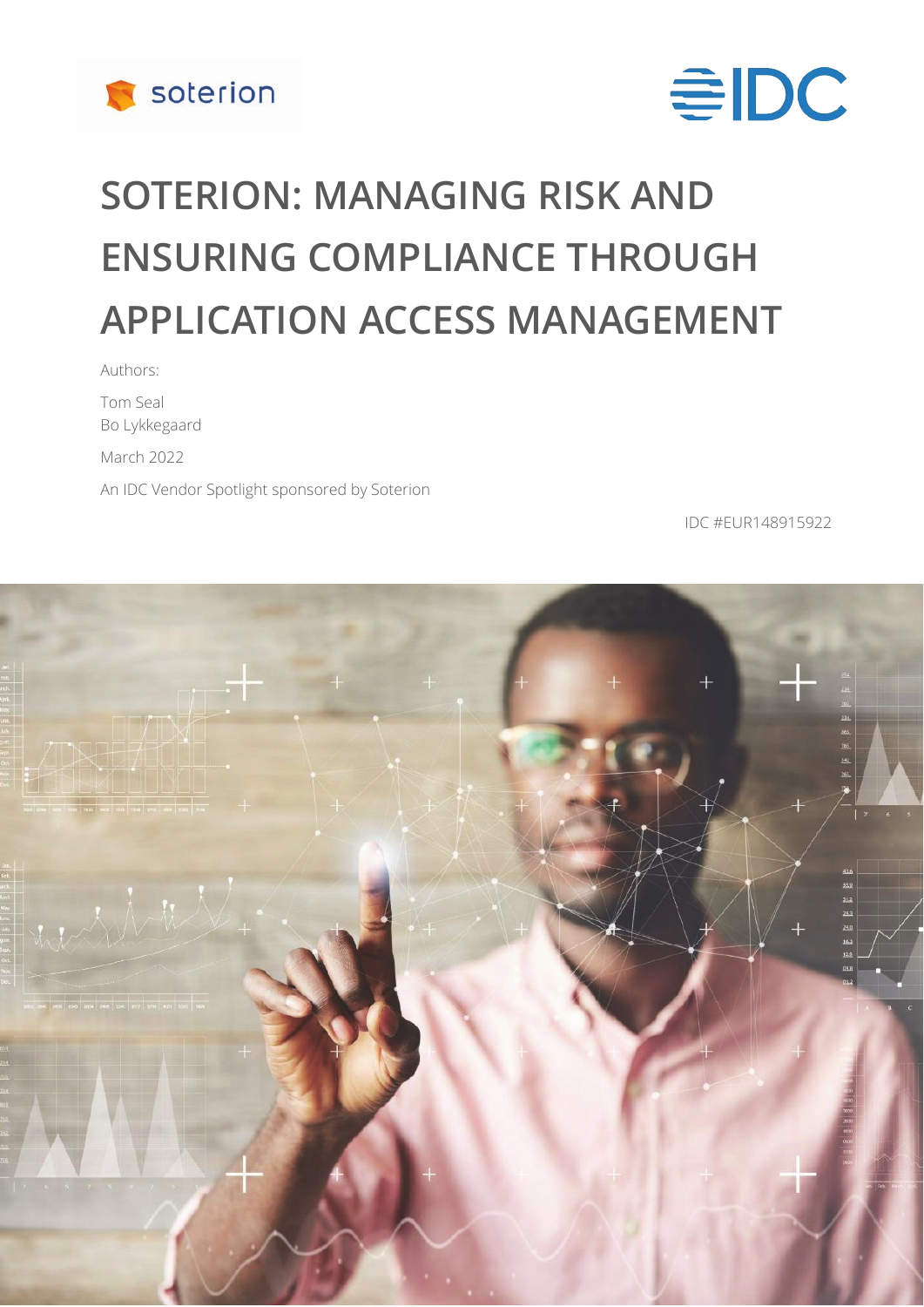

## Soterion: Managing Risk and Ensuring Compliance Through Application Access Management

## Introduction

SAP offers powerful applications that are often customized and configured to meet the evolving needs of businesses. SAP security administrators must keep pace with changing business, applications, and regulations within which the business operates.

Staying on top of SAP access rights is a challenge due to the vast number of possible access permutations and the rate at which they must be updated to keep up with organizational change. The rate of business transformation and pace of regulatory change will only increase, so organizations must find a way of preventing increased SAP access risk becoming a product of this environment.

Soterion software tackles this challenge with an access management solution that helps business users see how users utilize their access in practice and highlights the business implications of poorly configured access rights. The work that Soterion has done to convert technical access rights data into insights that business decision makers can understand and monitor continuously will help access management become proactive, rather than something to be tackled periodically ahead of an audit.

## *AT A GLANCE*

#### **KEY TAKEAWAYS**

- » SAP access management is highly complex and is difficult to maintain as business, processes, and regulations change
- » Poor access management can lead to compromised processes that present a business risk and audit failures
- » SAP access management is technical in nature, but access decisions are best made by risk owners and line managers
- » Soterion software helps business managers understand, implement, and monitor access to SAP, reducing risk and improving efficiency

## Benefits

This Vendor Spotlight explains why SAP access management is such a complex undertaking for businesses and why it is so important to get it right. We describe the increasing regulatory pressures on businesses and why this means tighter management of user access rights.

There are benefits associated with improving access management that go beyond the mitigation of risk. We explain the benefits and what is required to drive improvement. Access management tools are key to driving improvement, and in this document we profile Soterion, a provider of SAP access management solutions.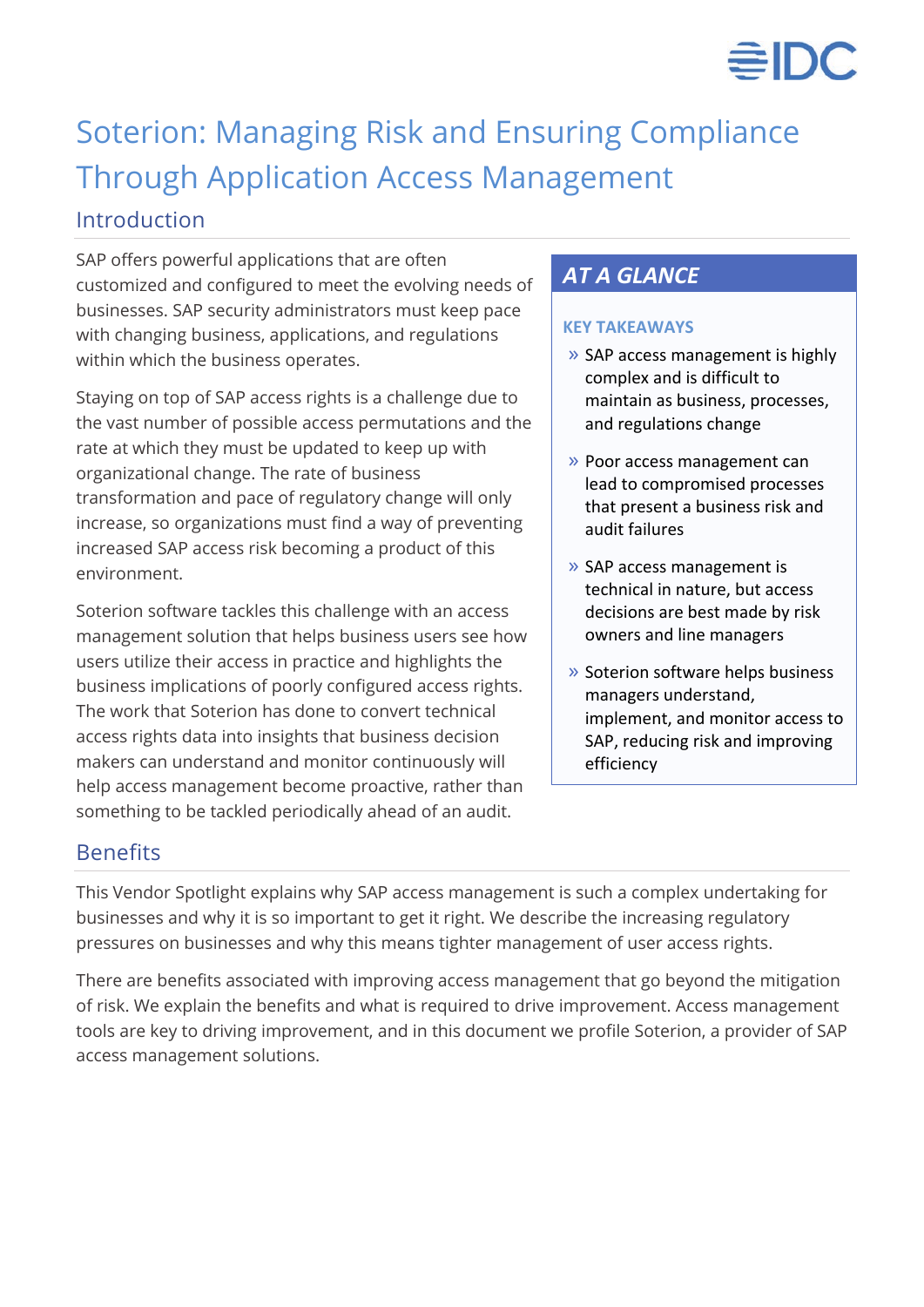## **Trends**

## *Access Control is Central to the Management of Key Business Risks*

Businesses put processes in place to protect themselves from financial, reputational, and legal risks. These processes ensure that key actions have been taken, while preventing others from taking place. They reduce risk as they prevent individuals from being able to accidently or deliberately break rules set by the business or the regulators that oversee them.

In modern business, these processes are executed on digital platforms, and this enables the design of very robust processes that are excellent at protecting businesses from the array of risks they face. These processes are designed to protect the business from:

#### *Financial Risk*

Financial processes must be designed to prevent fraud by those inside the business. Segregation of duties is a key technique to protect against fraud, the principle being that transactions must always require action from two or more staff, making it extremely difficult for an individual to commit fraud and more likely user errors will be picked up.

#### *Reputational Risk*

Businesses must protect their reputation among customers and investors. The failure of risk management processes can have a big impact on the reputation of a business as well as direct financial losses or legal repercussions. In Europe, a series of corporate scandals and failures have made the public aware of the fact that not all businesses meet the standards required of them, reducing trust in the business in question. This loss of trust can have a material impact on brand value and the share price of listed companies.

#### *Regulatory Risk*

Applying processes that manage risk goes beyond good business practice. All businesses are legally required to comply with regulations determined by the jurisdictions in which they operate. Businesses in certain industries such as financial services and pharmaceuticals must adhere to a specific set of regulations driven by the types of products they develop and sell. Auditors will check compliance with these regulations. Critically, it is not enough for a business to show that no failures occurred; regulators and auditors must see that robust processes are in place to ensure continued compliance.

#### *Privacy Risk*

An example of a set of regulations that apply to all businesses in Europe are those set out in the General Data Protection Regulations (GDPR). All businesses that operate in Europe must treat personal data in line with a set of rules that control the way data is collected and consent for its use, storage, and retention is handled. There are serious penalties for organizations that breach these regulations.

#### *Access Control*

Processes designed to mitigate financial, reputational, and legal risks are the first part of the solution; access control is the second. The effectiveness of business processes is contingent on

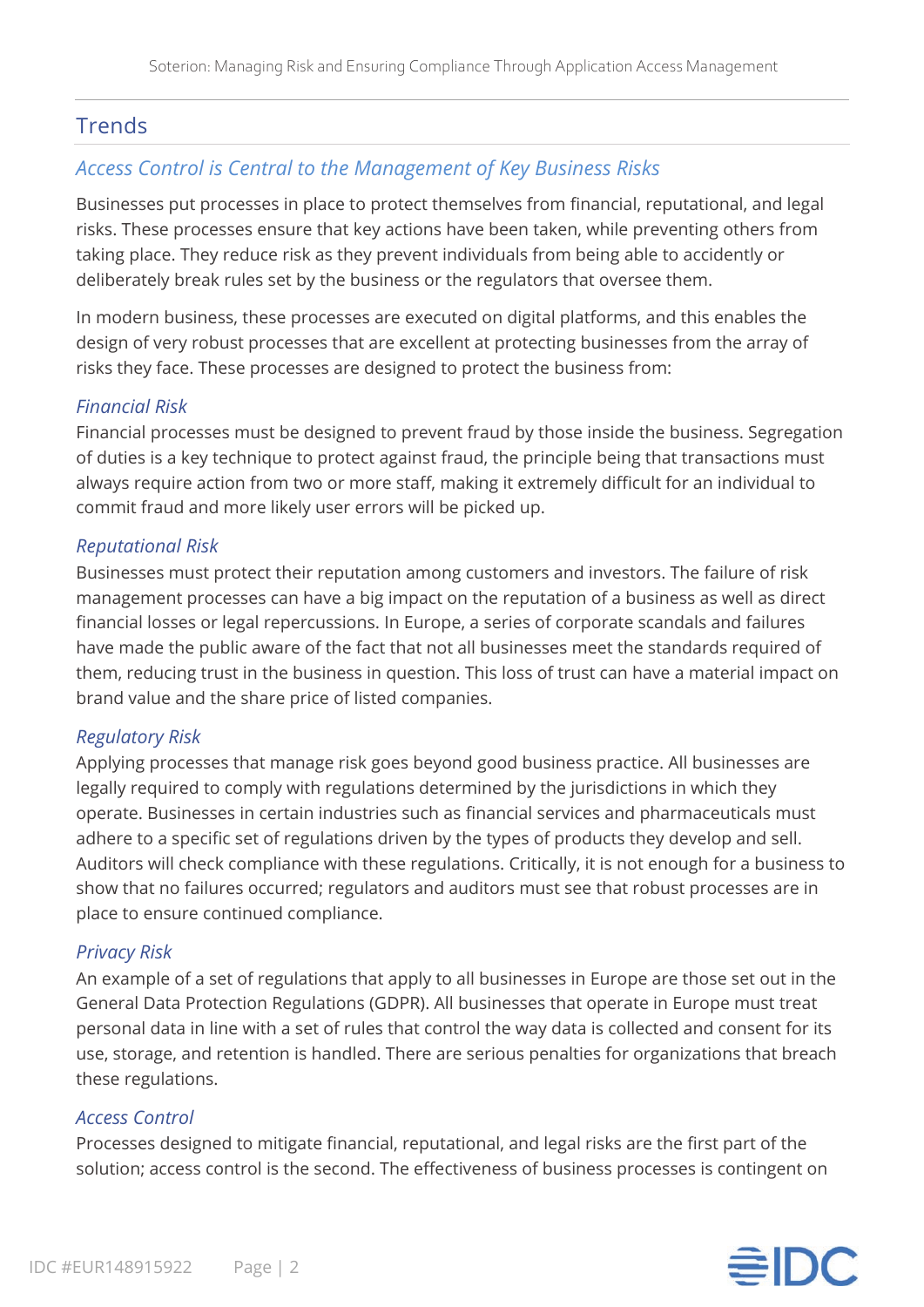the correct people actioning each step of the process. Risk management is ultimately in the hands of people who must perform the role defined for them precisely. Individuals with access rights to systems that are too broad may find they are able to circumvent or compromise processes designed to protect the business.

## *Compliance is a Complex and Evolving Challenge*

The chief financial officer is the primary owner of risk management, answerable to the board, and holding a personal legal responsibility. In Europe, the regulatory burden has been rising as the European Union in particular seeks to protect consumers and investors and reduce systemic risks in certain industries. The financial crisis of 2008 in particular triggered a wave of new regulations. CFOs had to respond quickly and received investment to upgrade systems and processes to meet emerging requirements, but in most cases compliance was achieved by adjusting existing systems to meet the new requirements of regulations such as MIFID, IFRS, and SOX.

## *What this Means for Access Control*

Organizations have modified their existing applications, including SAP, to achieve compliance. They have added new modules, reconfigured processes and used customizations in the course of developing compliant processes. Legacy applications were not designed to support current regulations, so many of these new processes have had to include compromises that create inefficiencies or poor user experience.

New processes require staff to perform differing roles, and often under stricter sets of constraints. This means a new set of access controls is required. These controls must balance the need to comply with new rules with the need for staff to perform their roles, much of which may remain unchanged.

SAP access rights themselves come with a legacy; they were often created from scratch to meet the needs of a set of roles over a decade ago. These original roles and their associated access rights were tweaked over the years to meet the needs of individuals and the changing needs of the business. New joiners typically received cloned access based on that of an individual performing a similar role. Individuals are unable to perform their roles when they have insufficient access rights, but the fact that they might have unnecessarily broad access could go unnoticed. As a result, over time a population of users emerges that has far greater system access than they truly require to perform their role.

To manage risk and ensure compliance, access management must be modernized to ensure:

- Segregation of duties: The relationship between access rights and business process must ensure that no individual can execute sensitive processes in isolation.
- Critical access: Individuals only have access to data and capabilities required for their role.
- Privacy: Staff should only see sensitive information when it is required to execute their task. Where staff can access sensitive data their ability to export the data should only be enabled when this is essential for their role.

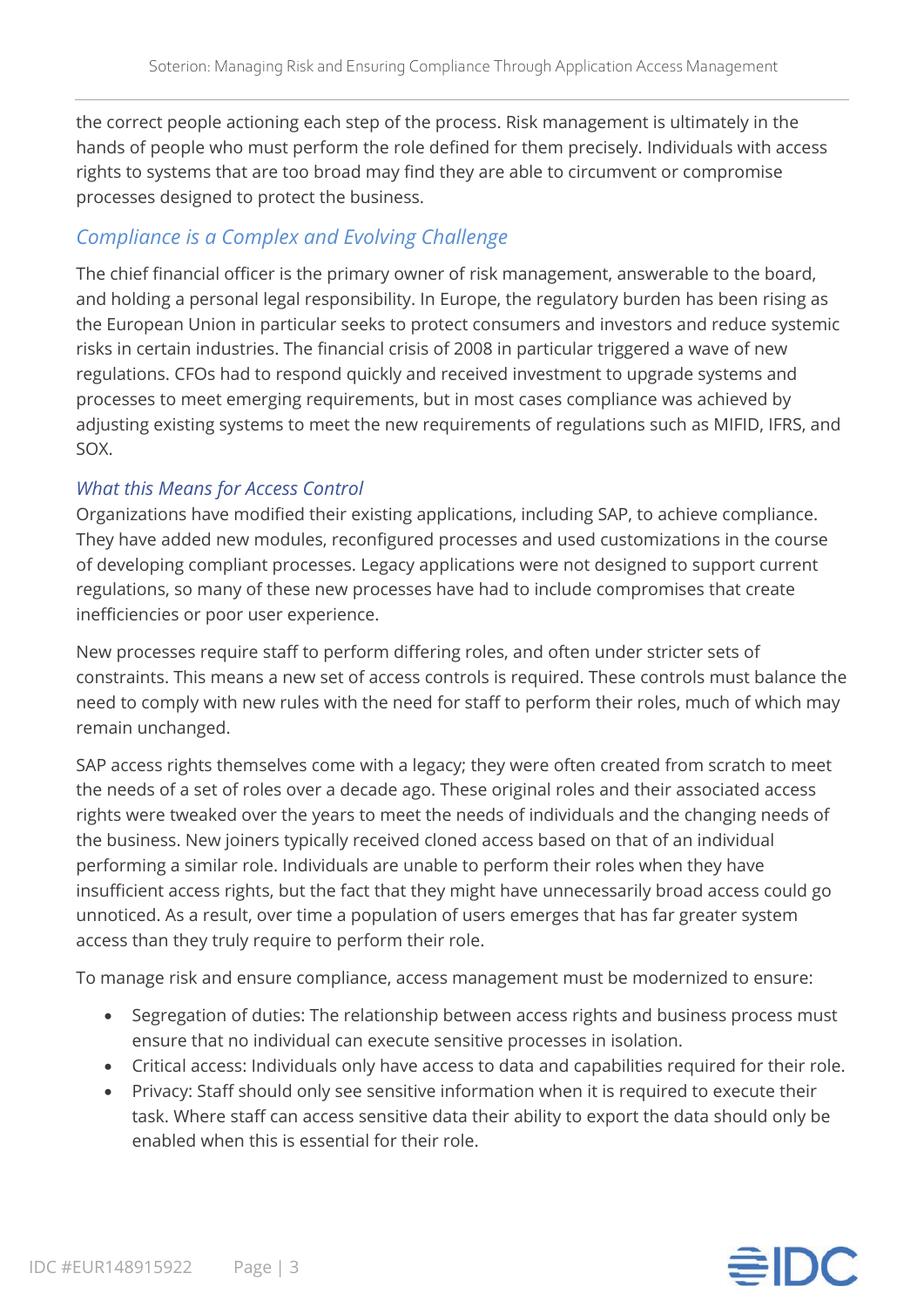• Organizational level control: Access should be ring fenced by geographic or organizational boundaries.

Modern applications are better designed to meet the demands of current regulations and in many cases apply design principles that should help manage any future regulatory demands. These principles include privacy by design and security by design, and the idea here is that the need to deliver privacy and security is baked into the design thinking right from the start. Application modernization, and the move to SAP S/4HANA represents a valuable opportunity to revisit access rights and avoid carrying over access risks from older systems.

#### *SAP Access Management is Highly Complex*

SAP ECC (ERP Central Component — also called SAP ERP) manages access via the transaction type (i.e., transaction codes) and user type (e.g., dialog user, service user, communication user) and allows the definition of roles that apply to one individual or a group of users. This sounds reasonable and straight-forward, but vast dimensions of typical SAP installations means that it is not:

- Over 140,000 transaction codes in SAP ECC
- Thousands of users that are not easily aggregated into roles with identical or highly similar access needs
- Often multiple legal or geographic entities with separate SAP installations and separate access management needs
- Frequent changes in access management requirements due to reorganizations, spin-offs, consolidations, changes in business scope, etc.

SAP's next-generation ERP system, S/4HANA, shifts many of the traditional business functions/ activities (e.g., the creation of a purchase order) from transaction codes in SAP GUI to Fiori applications. This enhancement has resulted in an improved, next-generation user experience. However, it has added an additional layer of complexity from a security perspective. The traditional ABAP layer manages security in the SAP GUI, but also manages the new Fiori applications, as well as linking users to the correct Fiori catalogs in SAP.

## *Trading off Cost and Risk*

There is a balance to be found between the effort invested in access management and risk. Rigorous access management can be expensive due to the complexity of the activity, driven by the large number of staff with access and the broad range of roles they play in diverse organizations. The fast rate at which organizations, regulations, and the workforce changes also means reviewing access rights must be a frequent exercise.

The reality in many organizations is that access management is conducted annually in anticipation of, or in response to the pressures of meeting audit requirements. This reactive process then falls upon the IT function to execute, due to the technical nature of applying access changes to access rights and the way rights are documented. Access management for SAP is a highly specialized skillset that requires a deep understanding of the broad array of SAP transactions, the way these relate to the roles people hold, and the way corporate structures are reflected with SAP.

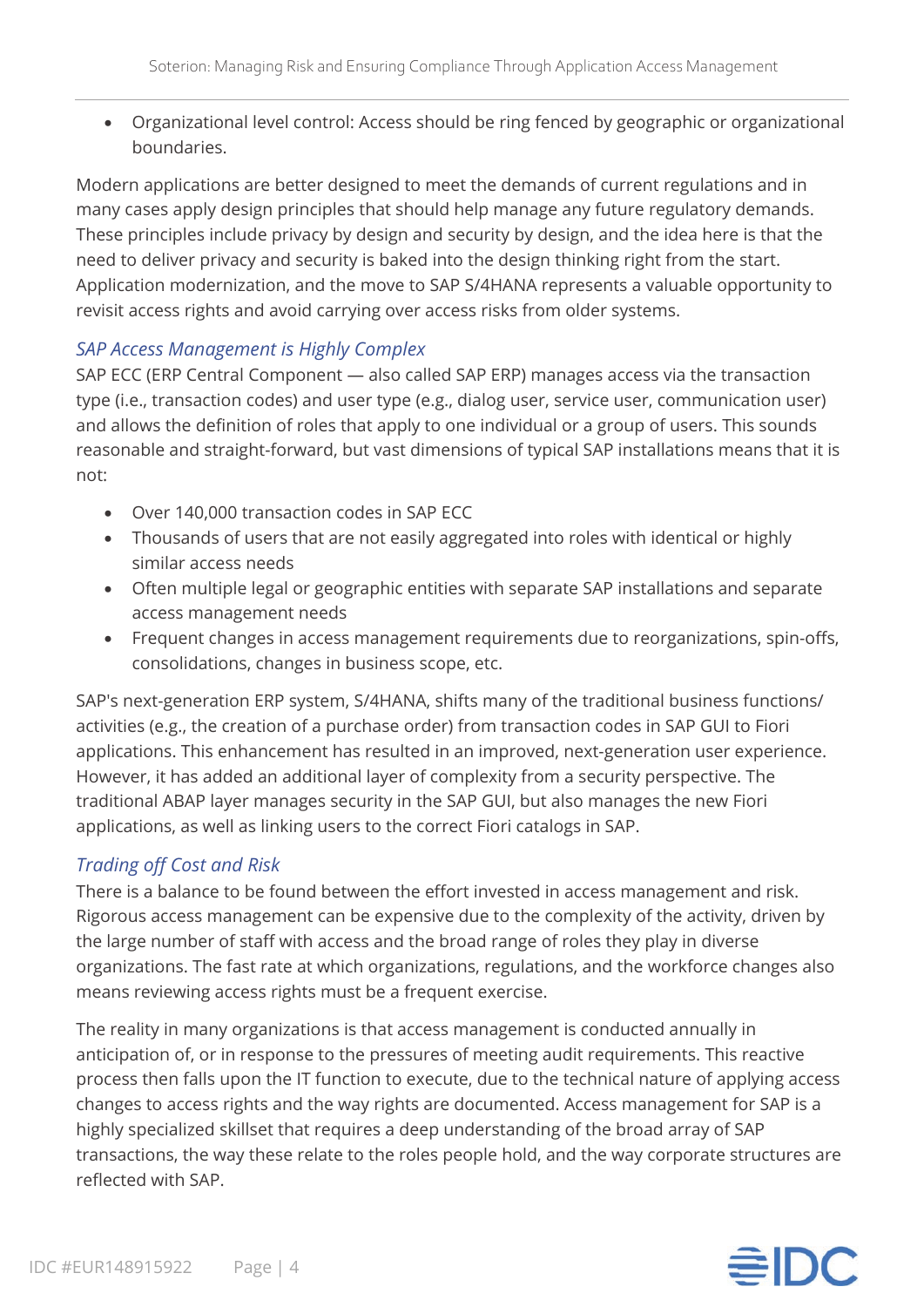Managers will likely just confirm that staff are still employed and performing a role that requires the access rights assigned at a high level. This rolling over of access rights, without regard to changes in the business or SAP implementation, creates a disconnect between access rights and the security needs of the business.

## *The Cost of Poor Access Management*

Poor access management is most likely to be identified during either a statutory or internal audit, as these audits set out to identify weaknesses in an organization's processes that present a risk to the organization and its various stakeholders, customers, and suppliers. The cost of poor access management extends beyond the risk of fraud and the cost of remediation. Incorrect access rights can be the root cause of an array of process inefficiencies, where users underutilize the technology available to them as they are unable to fully capitalize on it.

Where staff do not have the access rights they require, there is time taken to correct this as risk managers and line managers approve the individual's new access rights. There is also a link between access rights and software licensing and so errors in access rights can lead to under or over licensing, resulting in costs either way.

## *The Importance of Access Control Tool Selection*

Businesses have a choice of tools they can use to manage access in SAP. The choice an organization makes should be guided by the business objectives targeted, the maturity of governance, risk, and compliance and the internal capabilities and skill sets.

## *Improving Access Management*

To drive improvement, access management responsibilities must be shared between the IT function and the process owners and managers. Process owners are best placed to determine the rights required to execute a task within the relevant compliance rules, while managers are best placed to allocate roles to the individuals they manage. Importantly, these business owners will be able to proactively manage and maintain access rights within their domain, given the right tools. This helps move access management from an annual reactive activity towards being an exercise in continuous compliance.

Empowered business owners will be able to map processes, identify weaknesses, and implement improvements. Understanding precisely how individuals interact with SAP processes enables organizations to apply the principle of least privilege to each member of staff, reducing risk without harming productivity.

Further improvements can be achieved through the automation of access management tasks, reducing effort and improving reliability. Access revocation, for example, can be automated, reducing the chances of access being left open after a member of staff moves positions internally or leaves the organization.

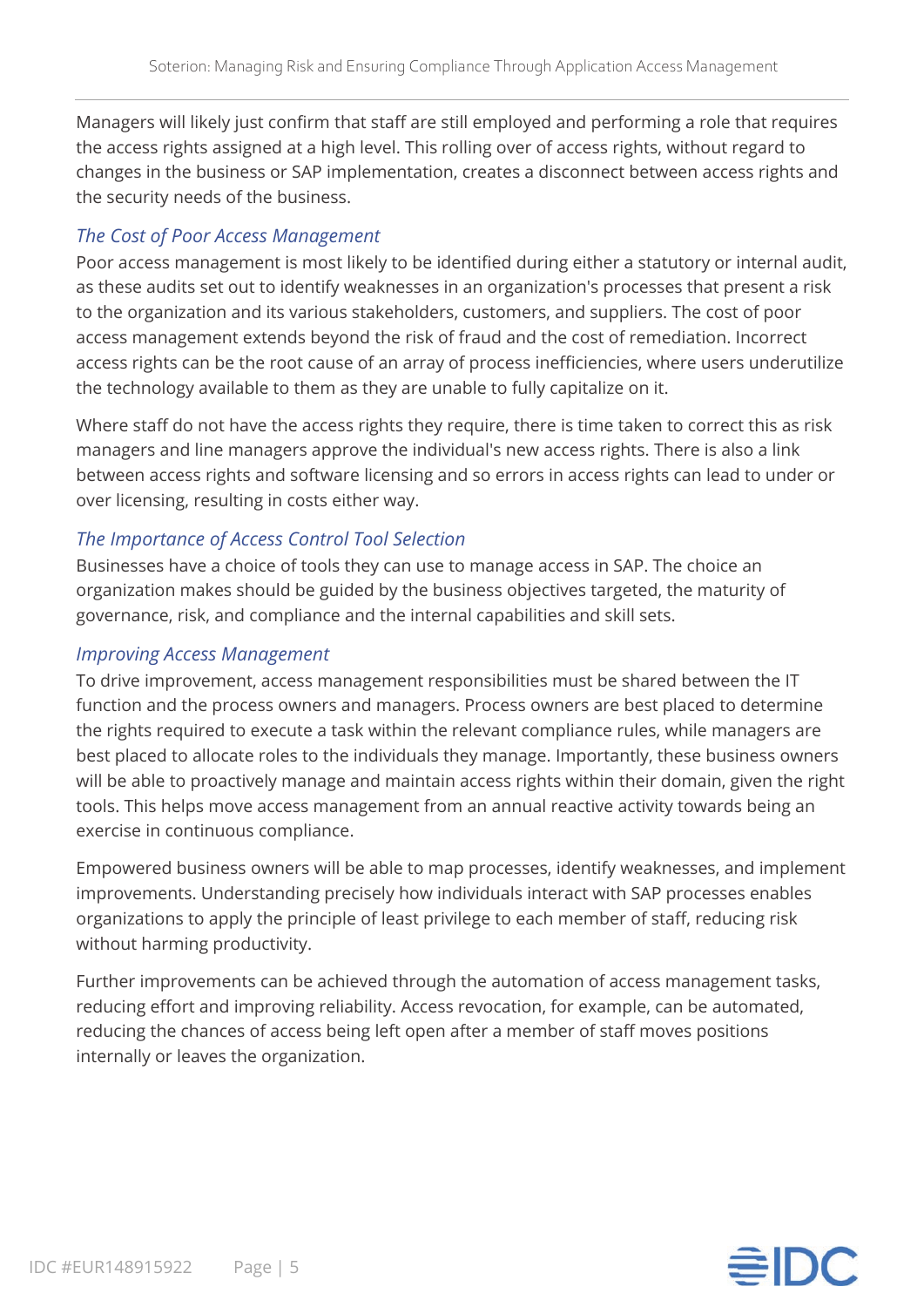## Vendor Profile

Soterion is a software company focusing on governance, risk, and compliance (GRC) for SAP environments. It was founded in 2011 in South Africa by Dudley Cartwright and Johan van Noordwyk. The founders had been working on SAP access control for years and saw a need for a more agile, automated, and business-centric approach to GRC in SAP installations.

By creating Soterion for SAP as an independent, non-ABAP application, Soterion has been able to create a more modern, intuitive, and business-centric user experience, as shown on the screen shot on Figure 1.

## FIGURE 1



#### The Soterion for SAP Overview Dashboard

#### Source: Soterion

The non-ABAP stack has also eased the inclusion of other solutions, such as SAP S/4HANA or other SAP SaaS applications such as Success Factors and Employee Cloud Payroll into the Soterion GRC framework. Finally, it has enabled Soterion to offer the product in multiple deployment formats, depending on customer preference:

- 1. Software-as-a-Service (subscription based)
- 2. Managed service (custom subscription)
- 3. On-premises (license and maintenance based)

Soterion for SAP features the same user experience across deployment formats and across modules. The main module is the Access Risk Manager, which provides insights into current access risks in the SAP environment. The Access Risk Manager offers functionality to reduce access risks, keep access risks low, analyze privacy implications, etc. A key differentiator of Soterion is its reporting capabilities, which illustrates access risks in business process flow diagrams (Figure 2). For business users that are not SAP transaction code experts, it simplifies

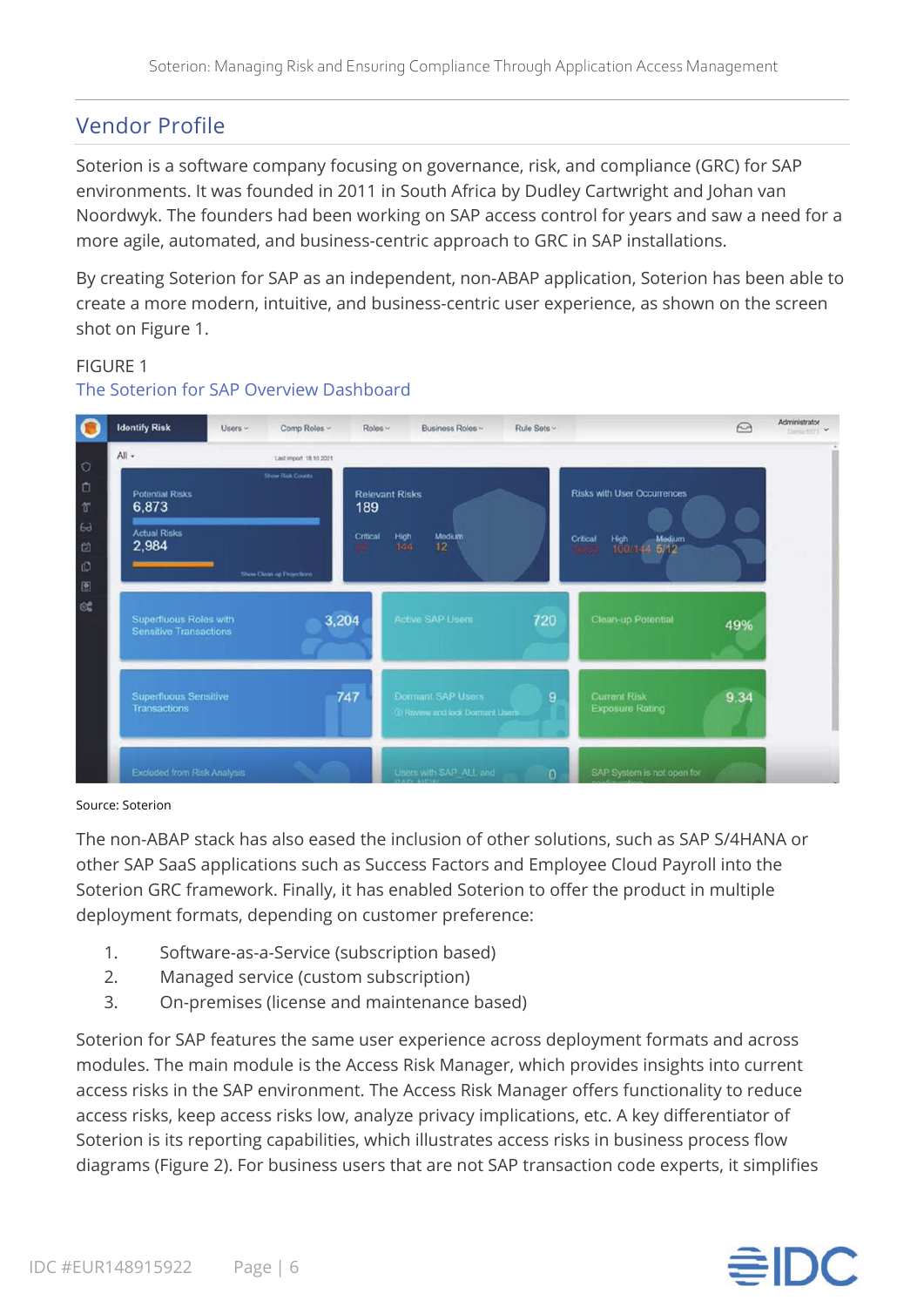understanding where in the business process the conflicting access resides. By converting the technical GRC language into a language the business users can understand, this can help in making better decisions and making business users more involved and accountable in the process. Ultimately, this can improve the overall capability of the organization to manage its risk.

#### FIGURE 2

Business Process Flow Diagrams Helps Line Managers to Identify Where in the Business Process Access Resides



#### Source: Soterion

Another key module is the SAP Basis Review, which involves user checks for critical configuration such as production users with developer keys or test users working in production environments. The Elevated Rights Manager enables managing elevated entitlements and mitigating associated risks. This process includes identifying and mapping users that have elevated rights access, checking their level of access, and monitoring emergency activities performed by such users. Finally, the solution has modules such as Periodic Review Manager, SAP Licensing Manager, Data Privacy Manager, and Central Identity Manager.

## *Future Roadmap for Soterion*

The company is evolving its business in several directions. Firstly, it is expanding its access control and broader GRC footprint to other SAP SaaS solutions (e.g., Ariba, Concur) and to non-SAP solutions that are used by many SAP customers (e.g., Salesforce.com and Coupa). This will enable customers to perform access and risk profiling, grouping, and reporting across applications.

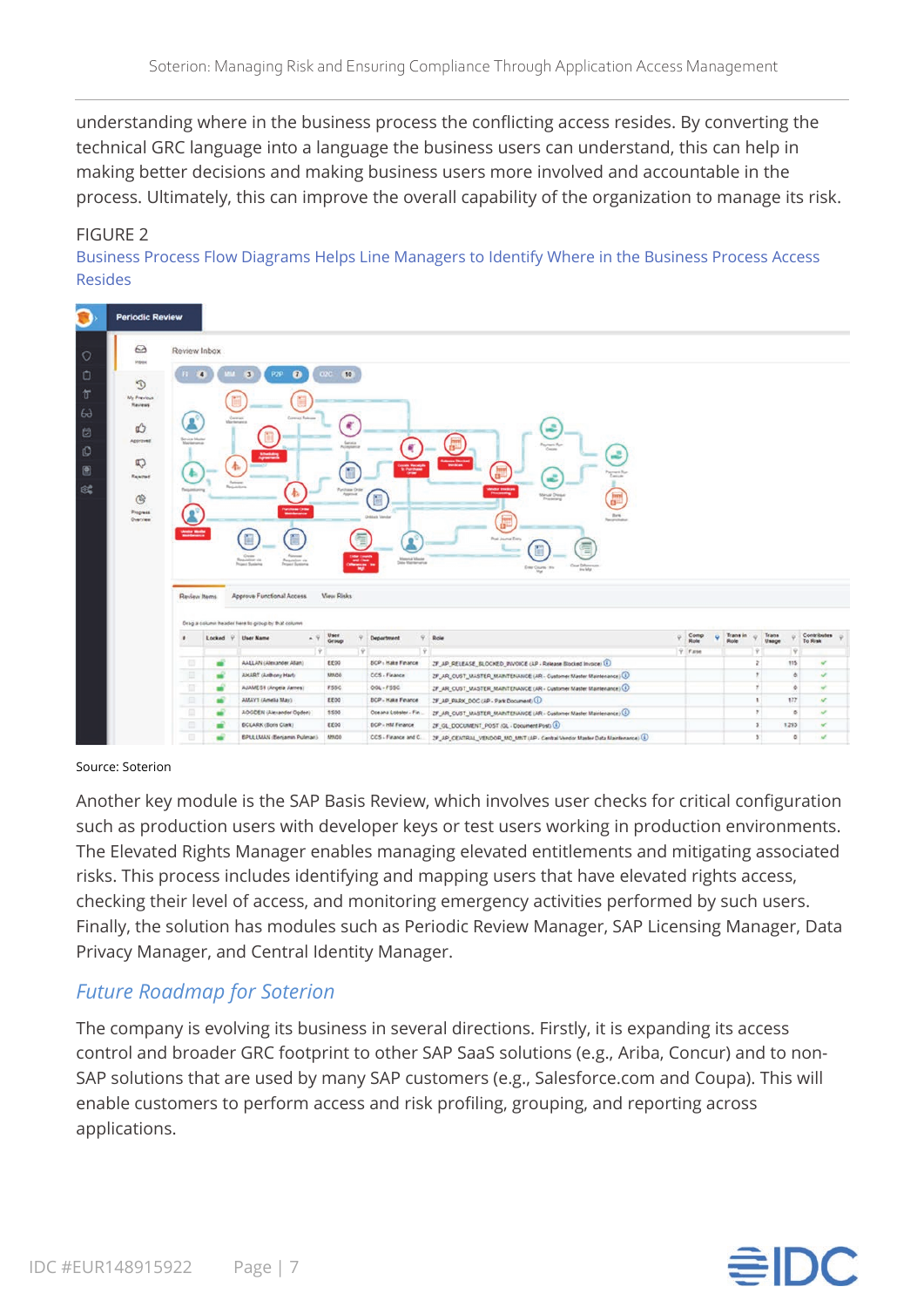Secondly, Soterion is planning to move into the identity management space via packaged integration with key vendors in this space. Combining access control and user/identity management in an integrated console will ease administrative tasks.

Thirdly, Soterion is planning to add a third risk level (materialized risk) to the current two risk levels (potential risk and actual risk). Potential risk includes all cases where a user has the potential to violate segregation of duties. Actual risk includes all cases where a user has actually used both conflicting transaction codes in SAP (e.g., create/edit purchase order and release purchase order). Materialized risk includes cases where the conflicting transaction codes have been used on the same item, such as editing and releasing the same purchase order.

Finally, Soterion plans to release a Compliance Manager solution, which will be based on the experience gathered being a managed service provider. Many compliance managers have common requirements in terms of the KPIs they want to track, the workflows they want automated, and the reporting that they need.

## *Challenges*

- **Play into larger identity and access management propositions.** As customers are increasingly looking for pre-integration solution sets to shorten implementation time and get faster time-to-value, Soterion must increase collaborations with other vendors in this space to offer out-of-the-box integration. This will significantly help in getting shortlisted and winning future deals. Currently, Soterion is looking into pre-integration with ServiceNow and OneTrust, as well as extending its own solution footprint further.
- **Soterion must expand geographically to gain scale in a global SAP ERP market.** Its expertise in business-centric SAP access control is applicable across SAP geographies. Soterion currently has representatives in countries such as the U.K., Netherlands, and Australia. However, considering the large SAP installed bases in Germany, the U.S., the Nordics, France, China, and so on, IDC sees significant potential for geographical expansion.
- **Increasingly target the CFO and line of business decision makers** in addition to the SAP expertise center and IT function. IDC foresees that both the buying power and the impetus to improve access management risks will reside with the CFO rather than IT. This will require Soterion to focus future value propositions on CFOs. In concrete terms, the key selling points must focus more on administrative efficiency (for finance and IT professionals) and better risk mitigation related to internal fraud and privacy breaches and less on IT-related features and functions in the access management space.

## Future Outlook

• **Artificial intelligence (AI)** takes center stage to reduce access control complexity. Current access management solutions are mainly based on programmed logic and fixed algorithms checking for known segregation of duty conflicts, etc. Future solutions will use machine learning to identify and suggest possible remedies to overprovisioning of user rights and identify actual segregation of duty risks.

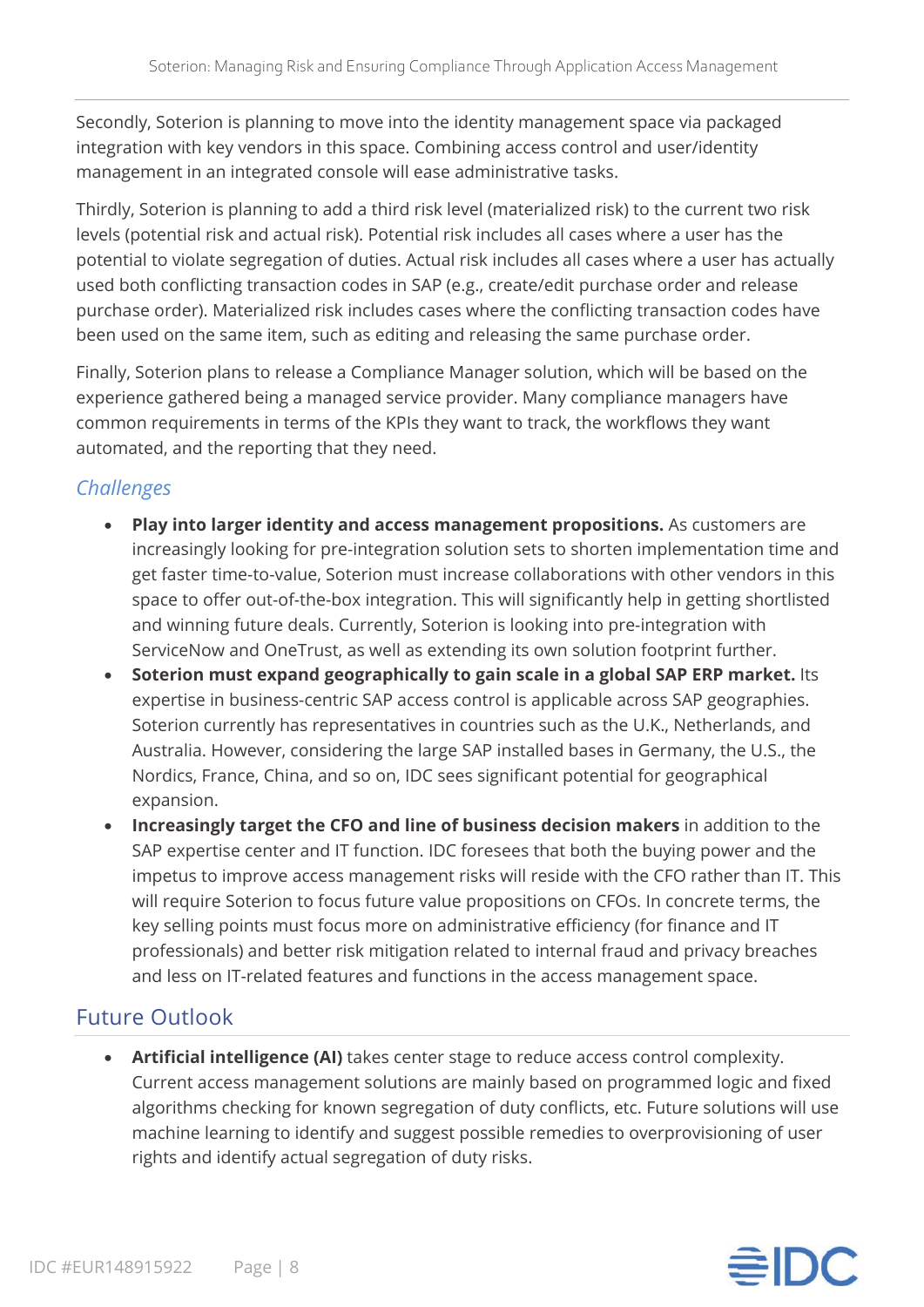- **Access and identity management consolidation.** Customers are increasingly unwilling to integrate access and identity solutions from multiple vendors themselves. Consequently, access and identity management vendors will consolidate solutions via both acquisitions and APIs. Furthermore, IDC expects vendors to continue to develop in those areas where they have gaps. As an example, Soterion is developing identity management capabilities and a number of identity management vendors are developing access risk capabilities. Some customers will prefer a best of breed approach, particularly those with high emphasis on risk, while others will prefer broader identity management suites, particularly those looking for process efficiencies.
- **Future CFO agenda requires new automation levels, including in compliance management.** The finance department of the future is highly IT-driven and automated. Focus will be on higher value tasks such as advisory and planning, facilitation of selfservice reporting, and supporting business initiatives. Ensuring segregation of duties compliance, licensing compliance, and keeping access controls up to date are clear candidates for automation. Without automation, IT and finance departments will be faced with the hard choice of either spending excessive efforts on manual access control management or to over-allow users and thereby ignore the resulting business risks and costs of over-licensing.

## Conclusion

Managing SAP access rights is highly complex due to the vast array of process and role configurations that organizations can and do utilize within their SAP applications. As organizations evolve and adopt new applications, the burden of managing access rights only increases, leading to increased costs and risks, particularly the chance of audits identifying control weaknesses resulting from SAP access irregularities.

SAP access must be managed proactively, and to do this a tool is required to monitor, interpret, and optimize each user's access as it pertains to their role. Soterion provides such a tool, and a key differentiator is that it has been developed with the business user in mind. Decisions regarding SAP access are best made by those that understand the business context in which processes and the staff who interact with them operate. Soterion's tool helps visualize the relationship between access rights and business processes, highlighting weaknesses in a way that managers can quickly comprehend. The power of this tool is that it puts control in the hands of those best placed to make decisions.

Soterion is now expanding the capabilities of its product to address a broader array of governance, risk, and compliance (GRC) challenges. This will help Soterion support the CFO as they tackle the major challenge of operating within an increasingly broad and diverse regulatory landscape.

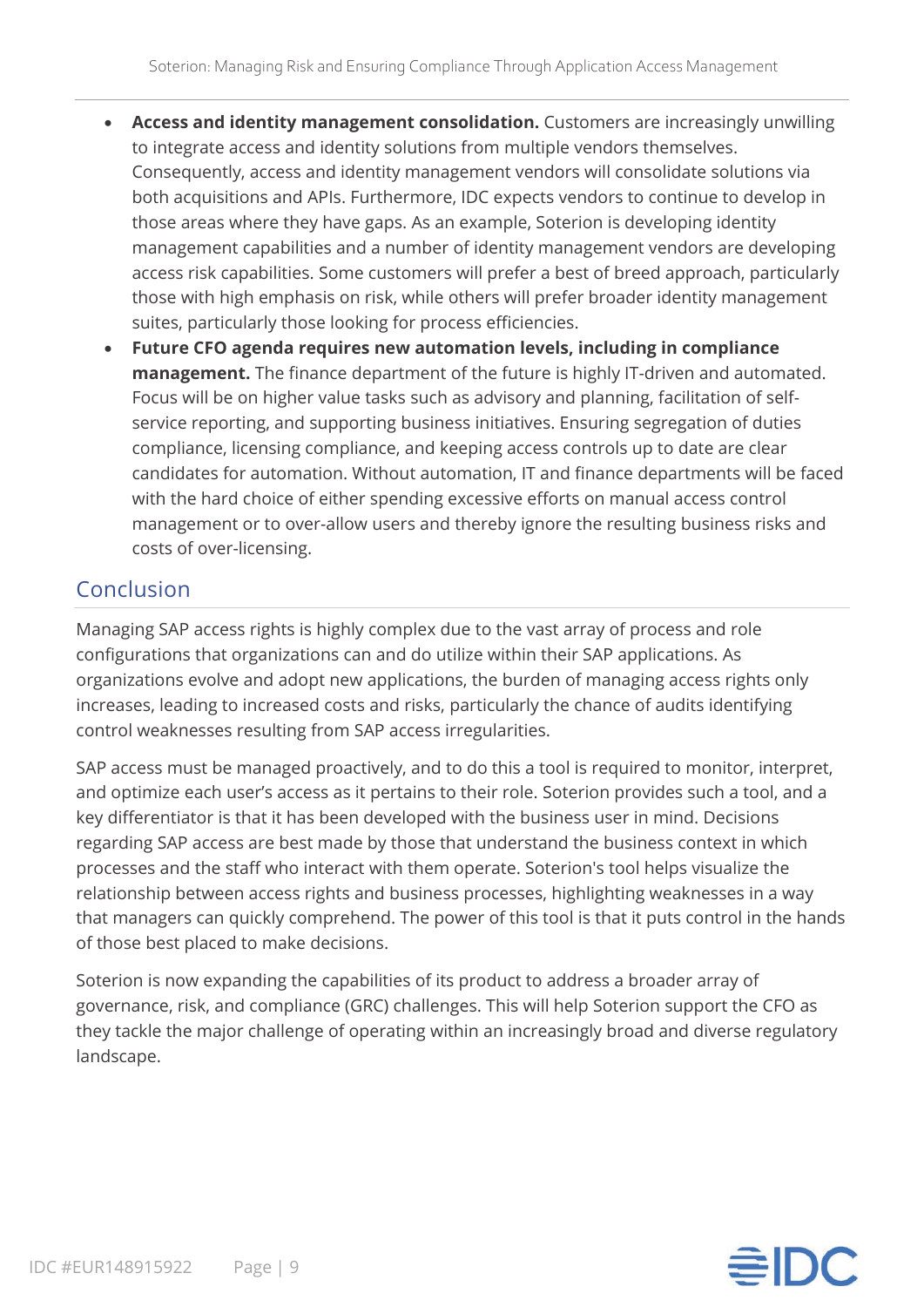## **MESSAGE FROM THE SPONSOR**

Soterion is an international leading provider of governance, risk, and compliance solutions for organizations running SAP. Soterion's user-friendly GRC solutions provide in-depth access risk reporting to allow organizations to effectively manage their access risk exposure. Soterion is passionate about simplifying the governance, risk, and compliance processes, with a focus on translating this complexity into a business-friendly language to enhance better decision making and business accountability.

Email [info@soterion.com](mailto:info@soterion.com) for more information.

## **About the Analysts**



#### [Tom Seal,](https://www.idc.com/getdoc.jsp?containerId=PRF005118) Senior Research Director, European Enterprise Applications

Tom Seal is a senior research director in IDC's European enterprise applications team. He has over 20 years' experience as an analyst, consultant, and technology procurement manager. He focuses on the ERP market and the future of the finance and procurement functions. Current research includes investigating the business case for ERP modernization and the economics of cloud technology.

#### [Bo Lykkegaard,](https://www.idc.com/getdoc.jsp?containerId=PRF001680) Associate VP for the Software Tracker, Public Cloud Services Tracker, and European Enterprise Applications Research



Bo Lykkegaard is associate vice president for the enterprise-software-related expertise centers in Europe and the quantitative software research team in Europe. His team focuses on the \$172 billion European software market, specifically on business applications, customer experience, business analytics, and artificial intelligence. Specific research areas include market analysis, competitive analysis, end-user case studies and surveys, thought leadership, and custom market models.